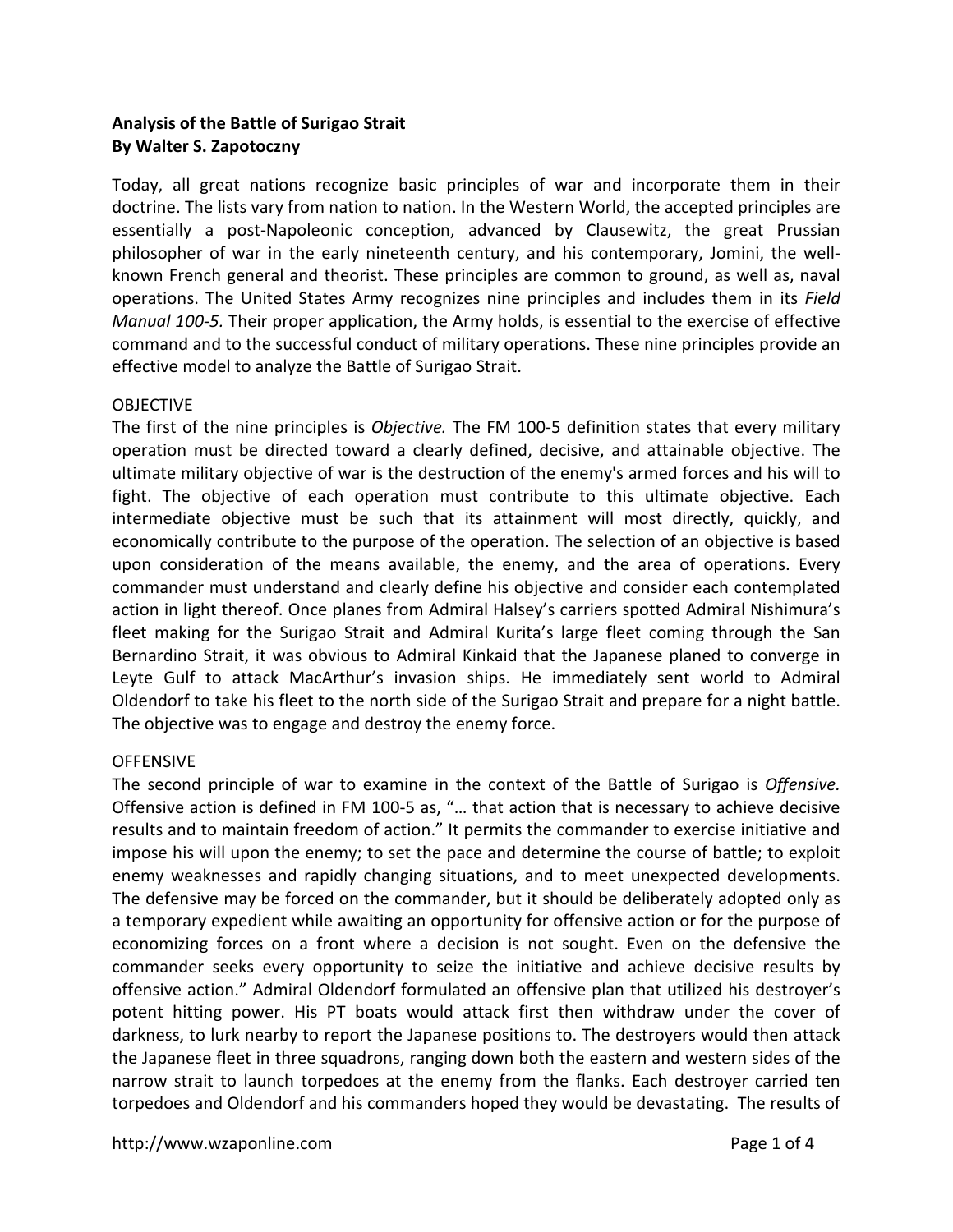the destroyer attacks were devastating to the Japanese. Two of their ships were hit by the first salvo of torpedoes. The attacks continued until the battleship *Fuso* blew up and split in two. Nishimura's flagship, the battleship *Yamashiro* took hits, and two of his destroyers were sunk. Clearly, the audacious plan devised by Admiral Oldendorf met the definition of *Offensive*.

## **MASS**

*Mass* is the third principle to be examined. It is defined as, "Superior combat power must be concentrated at the critical time and place for a decisive purpose. Superiority results from the proper combination of the elements of combat power. Proper application of the principle of mass, in conjunction with the other principles of war, may permit numerically inferior forces to achieve decisive combat superiority." Oldendorf's plan for massing fire power involved his six battleships, under the tactical control of Rear Admiral Weyler, cruising single file across a fifteen nautical-mile stretch of water at the northern outlet of the strait. Steaming parallel to them, five miles to their south, would be eight cruisers under Rear Admiral Berkey, three to Weyler's right and three to his left. Straddling the exit of the strait, the battle line would be poised to finish off any of Nishimura's ships that survived the destroyer attacks. Salvages from the wreckage of Pearl Harbor most of the battleships were equipped with modern fire control systems. They would, as the Naval War College textbooks dictated, cross the T of the enemy fleet, thereby bringing more guns to bear. With overwhelming force, Oldendorf's classic maneuver clearly satisfied the principle of *Mass*.

## ECONOMY OF FORCE

The fourth of the nine principles is *Economy of Force.* FM 100-5 defines it as, "Skillful and prudent use of combat power will enable the commander to accomplish the mission with minimum expenditure of resources. This principle is the corollary of the principle of mass. It does not imply husbanding but rather the measured allocation of available combat power to the primary task as well as secondary tasks such as limited attacks, the defense, deception, or even retrograde action in order to insure sufficient combat power at the point of decision." When Oldendorf 's destroyers executed their battle plan firing salvos of torpedoes at ranges of about four miles, and then turning and speeding away before the Japanese guns could find them, they minimized the risk to themselves. The destroyers escaped the enemy fire by zigzagging and throwing up smoke screens. Executing this principle permitted them to be able to continue attacking the Japanese formation while protecting and economizing their force.

### MANEUVER

*Maneuver* is defined as, "… essential ingredient of combat power. It contributes materially in exploiting successes and in preserving freedom of action and reducing vulnerability. The object of maneuver is to dispose a force in such a manner as to place the enemy at a relative disadvantage and thus achieve results which would otherwise be more costly in men and materiel. Successful maneuver requires flexibility in organization, administrative support, and command and control. It is the antithesis of permanence of location and implies avoidance of stereotyped patterns of operation." The very essence of Oldendorf's plan was *Maneuver*. From the PT boat attacks to attacks by his destroyers and finally the damaging fire brought by his battleships and cruisers, the plan clearly exploited successes, preserving freedom of action, reduced vulnerability, and denied the enemy freedom of action.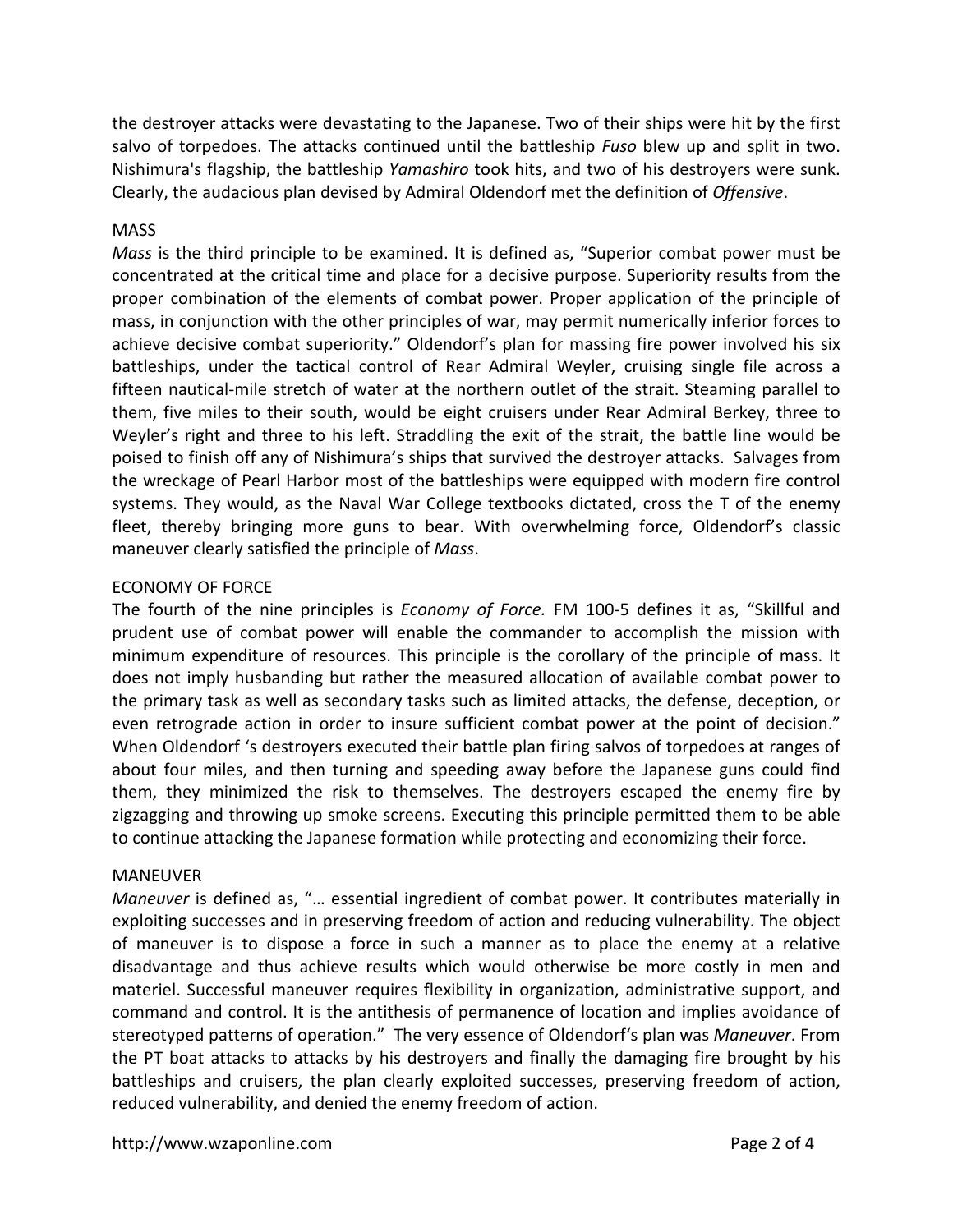#### UNITY OF COMMAND

*Unity of Command.* The decisive application of full combat power requires unity of command. Unity of command obtains unity of effort by the coordinated action of all forces toward a common goal. While coordination may be attained by cooperation, it is best achieved by vesting a single commander with the requisite authority. Admiral Oldendorf conference with his principle commanders aboard his flagship insured that all of his commanders understood their parts. While each was in tactical control of his own force, each knew the intent of the overall plan.

### **SECURITY**

The seventh principle of war is *Security.* FM 100-5 states, "Security is essential to the preservation of combat power. Security is achieved by measures taken to prevent surprise, preserve freedom of action, and deny the enemy information of friendly forces. Since risk is inherent in war, application of the principle of security does not imply undue caution and the avoidance of calculated risk. Security frequently is enhanced by bold seizure and retention of the initiative, which denies the enemy the opportunity to interfere." Based of the sightings by aircraft from the Third Fleet carriers *Enterprise* and *Franklin* of Rear Admiral Davison's task group Oldendorf knew the position Nishimura's Force and Shima's Second Striking Force. After Halsey ordered the carriers north, Oldendorf stationed his PT boats along the south entrance to the strait. While they attacked the Japanese force, more importantly, they were able to provide an early warning net, reporting the Japanese position as they steamed north up the strait.

#### **SUPRIZE**

*Surprise* is the eight principle of war and FM 100-5 says, "Surprise can decisively shift the balance of combat power. By surprise, success out of proportion to the effort expended may be obtained. Surprise results from striking an enemy at a time, place, and in a manner for which he is not prepared. It is not essential that the enemy be taken unaware but only that he becomes aware too late to react effectively. Factors contributing to surprise include speed, deception, application of unexpected combat power, effective intelligence and counterintelligences, to include communication and electronic security, and variations in tactics and methods of operation." The PT boats were the first to surprise the Japanese fleet. They were able to fire their torpedoes and escape into the darkness before the Japanese could do much damage. The destroyers attacked and withdrew behind smoke screens. They could emerge from the smoke and attack again without being detected. Finally, the array of Oldendorf's battleships and cruisers was the last surprise for Admiral Nishimura's fleet.

#### **SIMPLICITY**

The ninth and final principle of war is *Simplicity.* It is defined as, "Simplicity contributes to successful operations. Direct, simple plans and clear, concise orders minimize misunderstanding and confusion. If other factors are equal, the simplest plan is preferred." Admiral Oldendorf's plan for defeating the Japanese in the Surigao Strait was not complicated. It did not require the near-impossible precision of the Japanese plan. The plan was simply to attack Admiral Nishimura's fleet until they were destroyed and in doing so it marked the last time the T was